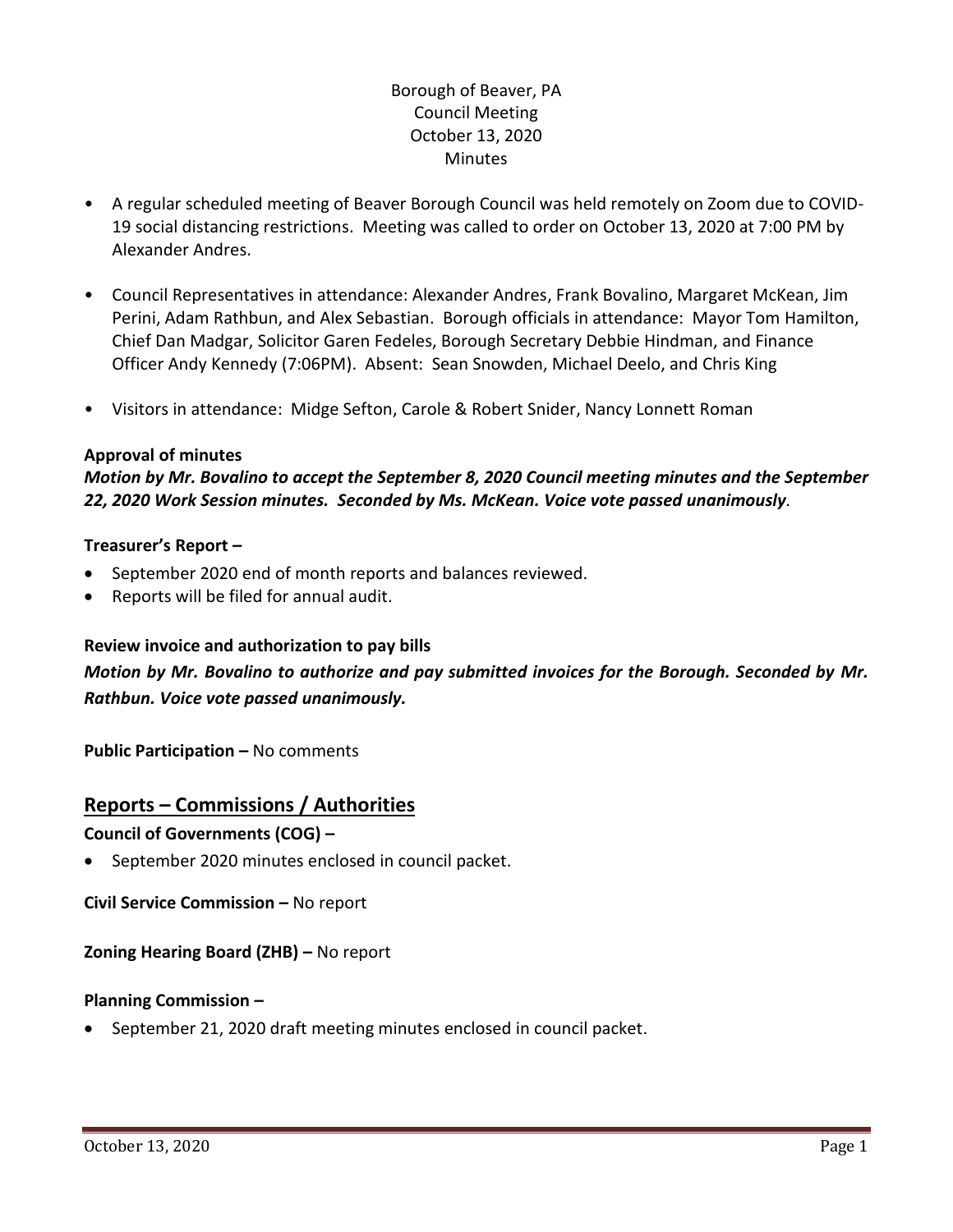**Tree Commission –** Reported by Ms. Lonnett Roman

- Had meeting to discuss trees that will need ordered for Spring 2021 planting, including commemorative trees, trees to replace removed streetscape and trees for the parks.
- Developing a Streetscape Tree Plan to identify trees that need to be planted and what trees should be removed next summer.
- Chief Madgar thanked Ms. Lonnett Roman for all of the work she has done for the town.

## **Code Enforcement Officer Report –**

September 2020 report enclosed in council packet.

## **Historic Architectural Review Board (HARB) –** No report

#### **Municipal Authority –** Reported by Mr. Rathbun

Reviewed the September 16, 2020 meeting minutes enclosed in council packet.

## **Council Committee Reports**

#### **Public Safety / Code Enforcement –** Reported by Mr. Sebastian

• Looking in to adding more cameras in town, including the Gazebo

#### **Finance –** Reported by Mr. Perini

- Preliminary 2021 budget report reviewed and discussed.
- Discussed possibility of raising taxes.

#### **Highway –** No Report

#### **General Government –** Reported by Mr. Andres

• Spoke with owners of property on 690 Third Street and steps are being taken to fill the vacant building.

## **Recreation –** Reported by Ms. McKean

- Planning to have grant to fund Clark Park resubmitted by the end of October. A copy of the grant proposal will be provided to the Borough office.
- Engineers coming to survey the Water Lot and reservoir spring house for possible renovation and repair on October 16, 2020.
	- $\circ$  Ms. McKean asked that the spring house is unlocked when engineers come to survey and invited members of council to attend.
	- o The survey is no cost to the Borough and information from the survey will be used to submit a grant proposal.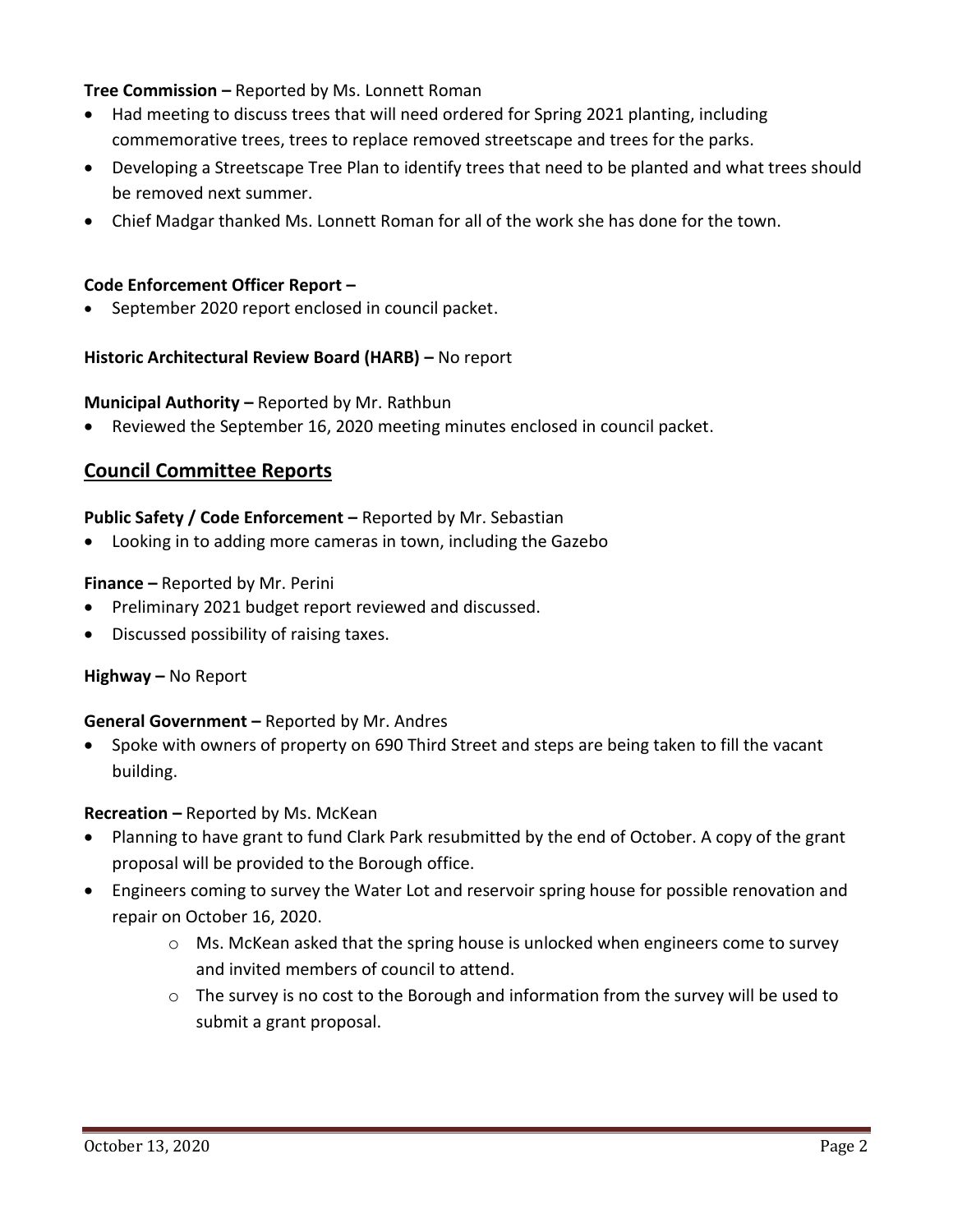## **Reports**

## **Manager's/Police Report –** Reported by Chief Madgar

- Manager/Secretary report enclosed in council packet.
- Discussed benefits of being able to vote during a Work Session in case of an emergency. Council will need to decide prior to end of the year for advertising purposes.
	- $\circ$  Solicitor Fedeles this would be beneficial for Council and recommends a decision is made for next year
	- o Will be put on the agenda for the next Work Session
- Reviewed debt service payment if Borough would receive a bond.
- Spoke with Worker's Comp representative, Karen Beck Ms. Beck recommends keeping the Borough Building closed to the public.
- Leaf pickup will begin Monday, October 19 through the end of November 2020.
	- o E-mail was sent notifying residents
- Banner across 3<sup>rd</sup> Street will be taken down for a couple of weeks. The tree will be removed and replaced with a pole for future banners.
- Company may discontinue making light fixtures on 3<sup>rd</sup> Street in the near future. Cost for ordering at least 10 is \$2,300 each, this is currently not in the budget.
- Discussed adding additional cameras in town
	- o To add cameras inside/around gazebo approximately \$8,000

## **President's Report –** No report

**Mayor Hamilton - No report** 

## **Fire Department** – Reported by Mr. Perini

• Fire Trucks owned by the Borough all other vehicles are owned and maintained by the Fire Department. The 2013 Ford Explorer would be very beneficial to the Fire Department.

## **Emergency Management Coordinator - No report**

## **Borough Engineer and Borough Municipal Authority Engineer –**

• September 2020 Borough Engineer monthly report and mid-August 2020 through mid-September 2020 Borough Municipal Authority Engineer monthly report enclosed in council packet.

## **Solicitor Report –** Reported by Solicitor Fedeles

• An additional police officer may be funded by a county grant to patrol polling locatons on Election Day. Beaver Borough is on the tentative list to be considered.